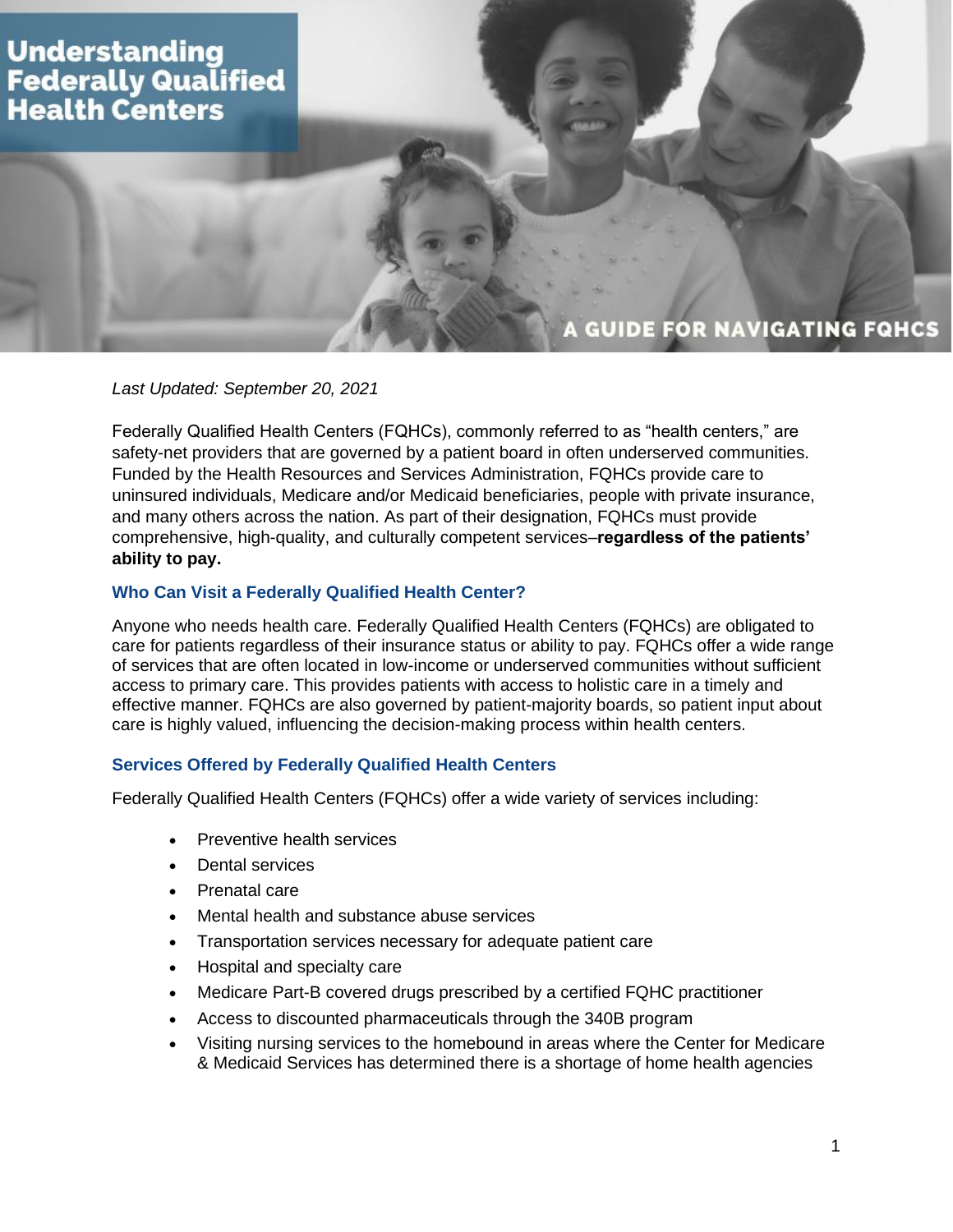- Outpatient diabetes self-management training (DSMT) and medical nutrition therapy (MNT) for patients with diabetes or renal disease created by qualified practitioners of DSMT and MNT
- Vaccines for uninsured and underinsured children through the Vaccines for Children Program
- Chiropractic and Acupuncture services depending on a patient's State Medicaid Program

### **Services vary by health center**

FQHC services are provided by Physicians, Nurse Practitioners, Physician Assistants, Certified-Nurse Midwives, Clinical Psychologists, and Clinical Social Workers.

# **How Can You Locate Your Nearest Federally Qualified Health Center?**

To locate the nearest Federally Qualified Health Center to you, visit the [Health Resources and](https://findahealthcenter.hrsa.gov/)  [Services Administration](https://findahealthcenter.hrsa.gov/) website and enter your zip code.

### **How Can You Receive Care at a Federally Qualified Health Center?**

In order to be treated at a Federally Qualified Health Center (FQHC), a new patient can visit their nearest FQHC whenever they are in need of preventive care or medical attention and fill out a new patient intake form. The form may vary between locations, but generally asks about current patient information (e.g. name, address, phone number), medical history, reason for visit, and questions about insurance status and income. Some FQHCs have an individual website that allows new patients to book an appointment and download intake forms in advance, so they can fill out paperwork beforehand. Visit the [Health Resources and Services](https://findahealthcenter.hrsa.gov/)  [Administration website](https://findahealthcenter.hrsa.gov/) to find your nearest health center to learn about all the necessary information for your first visit, including the hours of operation, eligibility requirements for programs that are offered at that health center, intake forms, appointment times (if available), available services at that health center, and many other patient resources.

### **How Much Does Health Care Cost at a Federally Qualified Health Center?**

Federally Qualified Health Centers (FQHC) set their own charges for the services they provide and choose which services to include within their clinic. However, there must be a set list of charges that are uniform for all patients treated within that clinic.

When patients do not have health insurance coverage, health centers inform patients about their "sliding fee" program. FQHCs will work with patients to determine whether they are eligible for the sliding fee program based on family size and income level. If patients are deemed eligible, they will be charged based on a sliding fee scale meaning they only need to pay for a portion of the actual service costs received from the health center.

### **Types of Federally Qualified Health Centers include:**

- Community Health Centers
- Migrant Health Centers
- Health Care for the Homeless
- Health Centers for Residents of Public Housing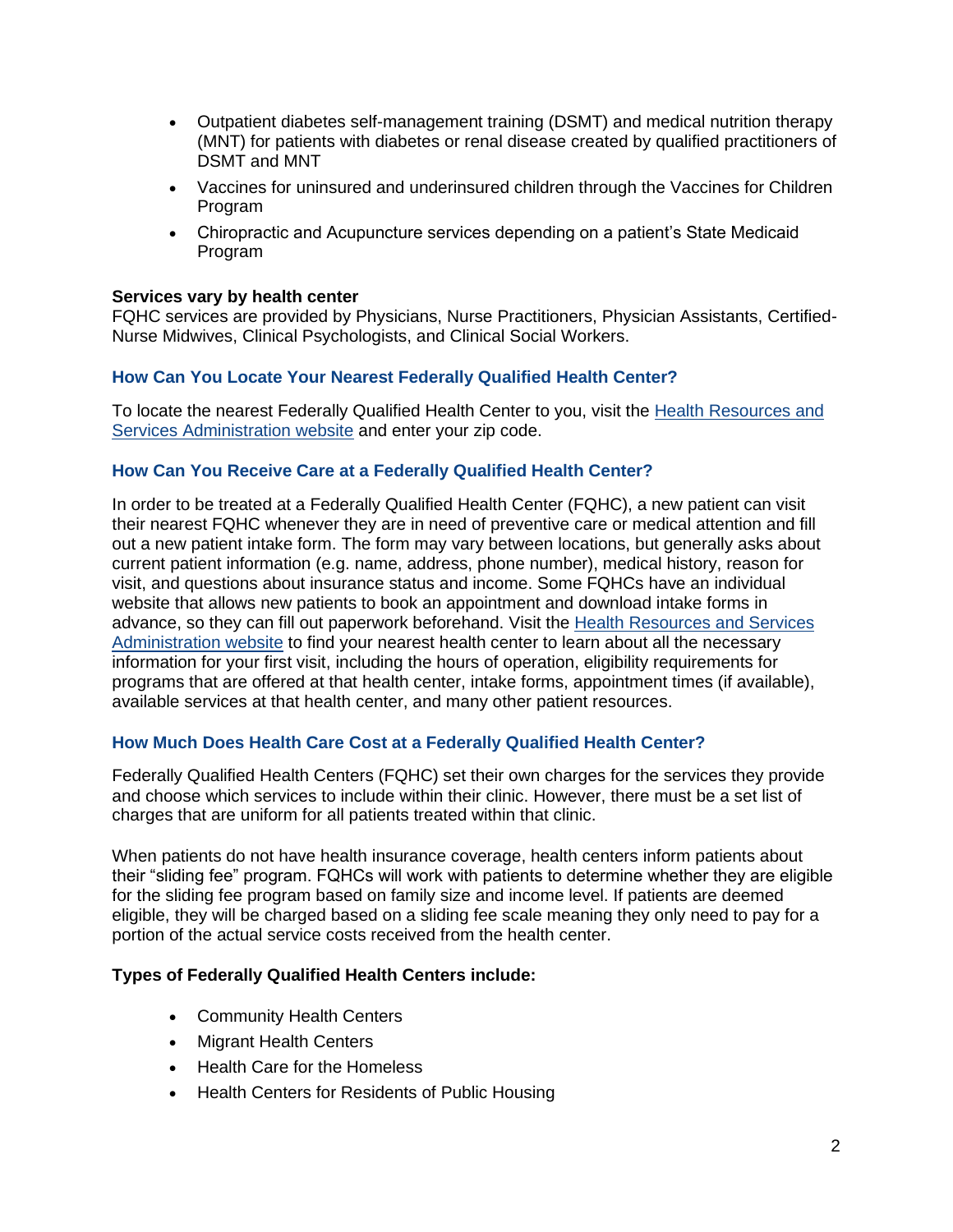# **Federally Qualified Health Centers' Sliding Fee Scale Guide**

### 1. FILL OUT SLIDING FEE DISCOUNT APPLICATION

Fill out application to determine eligibility for a sliding fee discount.



### 2. RECEIVE A SLIDING FEE DISCOUNT

If eligibility requirements are met, receive a sliding fee discount based on a sliding fee schedule in consideration of local charges for services.

Families of four who are at or below an annual income of \$26,500, or individuals who make \$12,880 or less per year receive a full discount for services.

\*If an FQHC requires a nominal charge, services may not be impeded if the patient is unable to fulfill the charge. Thus, services will be provided regardless of ability to pay the nominal charge.

 $\overline{\text{sss}}$ 

# 3. PAY NOMINAL CHARGE\*

Some Federally Qualified Health Centers require a nominal charge in order to offset the potential cost of inappropriate utilization of services and allow patients to invest in their care.

TRANSAMERICA INSTITUTE

# **Can FQHC Patients Receive Care Outside of a Federally Qualified Health Center Facility?**

A patient can meet face-to-face with a physician, nurse practitioner, physician assistant, certified-nurse midwife, clinical psychologist, and clinical social worker in:

- The Federally Qualified Health Center (FQHC)
- The patient's residence (including an assisted living facility)
- A Medicare-covered Part A Skilled Nursing Facility
- The scene of an accident
- The street or in mobile health facilities

FQHC visits may NOT take place in:

- An inpatient or outpatient hospital (including a Critical Access Hospital); or
- A facility that has specific requirements that preclude FQHC visits

# **Federally Qualified Health Center Basic Functions**

- 1. Deliver high quality, culturally competent, comprehensive primary care, as well as supportive services such as health education, translation, and transportation that promote access to health care.
- 2. Provide dental, mental health, and substance abuse treatment. Federally Qualified Health Centers that do not provide these services are required to provide referrals and linkages for patients in need of care.
- 3. Provide services regardless of patients' ability to pay and charge for services on a sliding fee scale.
- 4. Operate under the direction of patient-majority governing boards of autonomous community-based organizations. These include public and private nonprofit, tribal, and faith-based organizations.